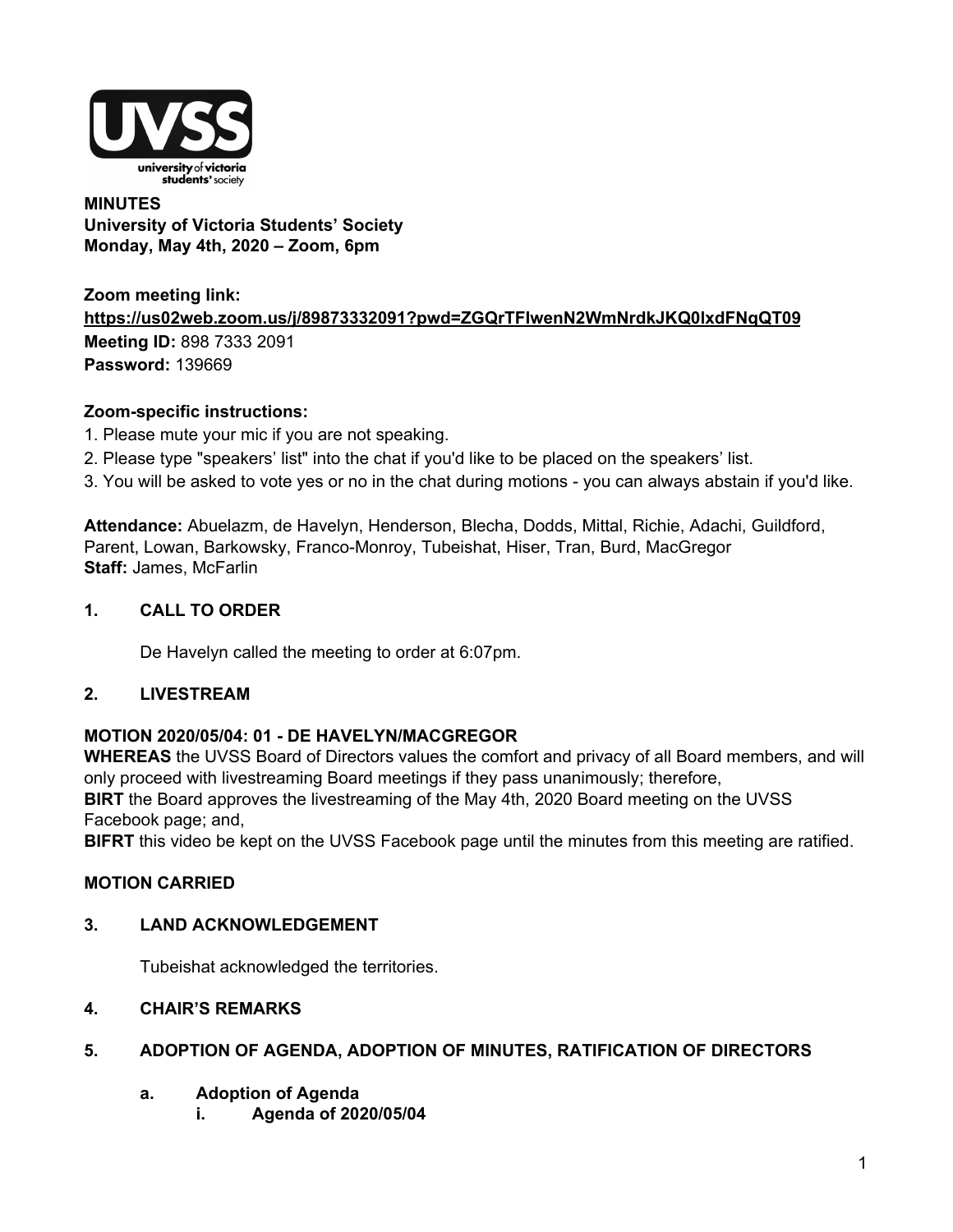## **MOTION TO ADOPT - DE HAVELYN/GUILDFORD MOTION CARRIED**

## **b. Ratification of Directors**

## **MOTION TO OMNIBUS - TUBEISHAT/MITTAL MOTION CARRIED**

#### **MOTION 2020/05/04: 02 - TUBEISHAT/ABUELAZM**

**BIRT** Natalie Blecha is ratified as the SSD Representative to the UVSS Board of Directors for the 2020-2021 Board term.

#### **MOTION 2020/05/04: 03 - TUBEISHAT/ABUELAZM**

**BIRT** Jasmine MacGregor is ratified as the GEM Representative to the UVSS Board of Directors for the 2020-2021 Board term.

#### **MOTION 2020/05/04: 04 - TUBEISHAT/ABUELAZM**

**BIRT** Gina Tran is ratified as the Pride Representative to the UVSS Board of Directors for the 2020-2021 Board term.

#### **MOTIONS CARRIED OMNIBUS**

#### **6. PRESENTATIONS & ANNOUNCEMENTS**

**a. PRESENTATIONS**

#### **b. ANNOUNCEMENTS**

RONR presentation: James Coccola, Monday May 11, 3-5pm. Workshop and mock Board meeting. Does this NOT work for anyone? Please email Alannah.

#### **7. REPORTS**

#### **a. REPORT – EXECUTIVE DIRECTOR** Strategic Plan Implementation, Society Finances & Operations (BoD Policy Section 1, Part 3.2.l)

## **b. REPORTS**

#### **PORTFOLIOS**

- 1. Campaigns and Community Relations
- 2. Finance and Operations
- 3. Outreach and University Relations

## **COMMITTEES AND COUNCILS**

- 1. Electoral
- 2. Events
- 3. Executive committee
- 4. Food Bank & Free Store
- 5. Peer Support Centre
- 6. Student Affairs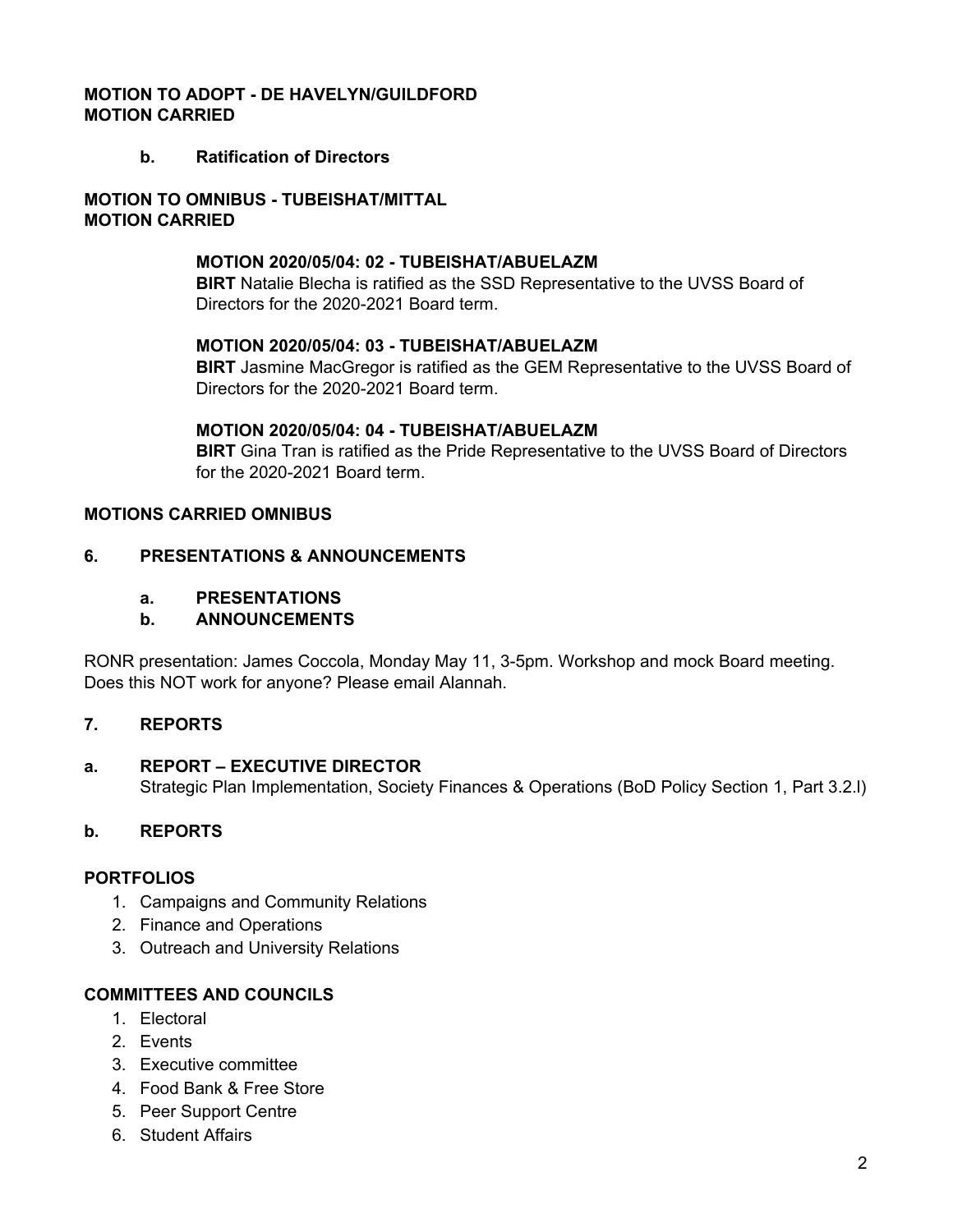7. International Student Relations

# **CONSTITUENCY ORGANIZATIONS & NSU**

- 1. GEM
- 2. NSU
- 3. Pride
- 4. SOCC
- 5. SSD

# **8. QUESTION PERIOD (15 mins)**

# **9. MAIN MOTIONS**

# **a. PRIORITY BUSINESS**

# **MOTION 2020/05/04: 05 – DE HAVELYN/BLECHA**

**BIRT** the Board adopt the following board meeting schedule for the 2020-2021 term:

Monday May 4, 2020 Monday May 25, 2020 Monday June 8, 2020 Monday June 22, 2020 Monday July 6, 2020 Monday July 20, 2020 Monday August 10, 2020 Monday August 24, 2020 Monday September 14, 2020 Monday September 28, 2020 Monday October 5, 2020 Monday October 19, 2020 Monday November 2, 2020 Monday November 16, 2020 Monday November 30, 2020 Monday December 7, 2020 Monday December 14, 2020 Monday January 11, 2021 Monday January 25, 2021 Monday February 1, 2021 Monday February 22, 2021 Monday March 8, 2021 Monday March 22, 2021 Monday April 5, 2021 Monday April 19, 2021

**MOTION TO POSTPONE - ABUELAZM/DODDS** To the meeting of May 25. **MOTION CARRIED**

# **MOTION 2020/05/04: 06 – DE HAVELYN/DODDS**

**BIRT** the Board set the following dates for general meetings for the 2020-2021 term: Thursday October 29, 2020 UVSS Annual General Meeting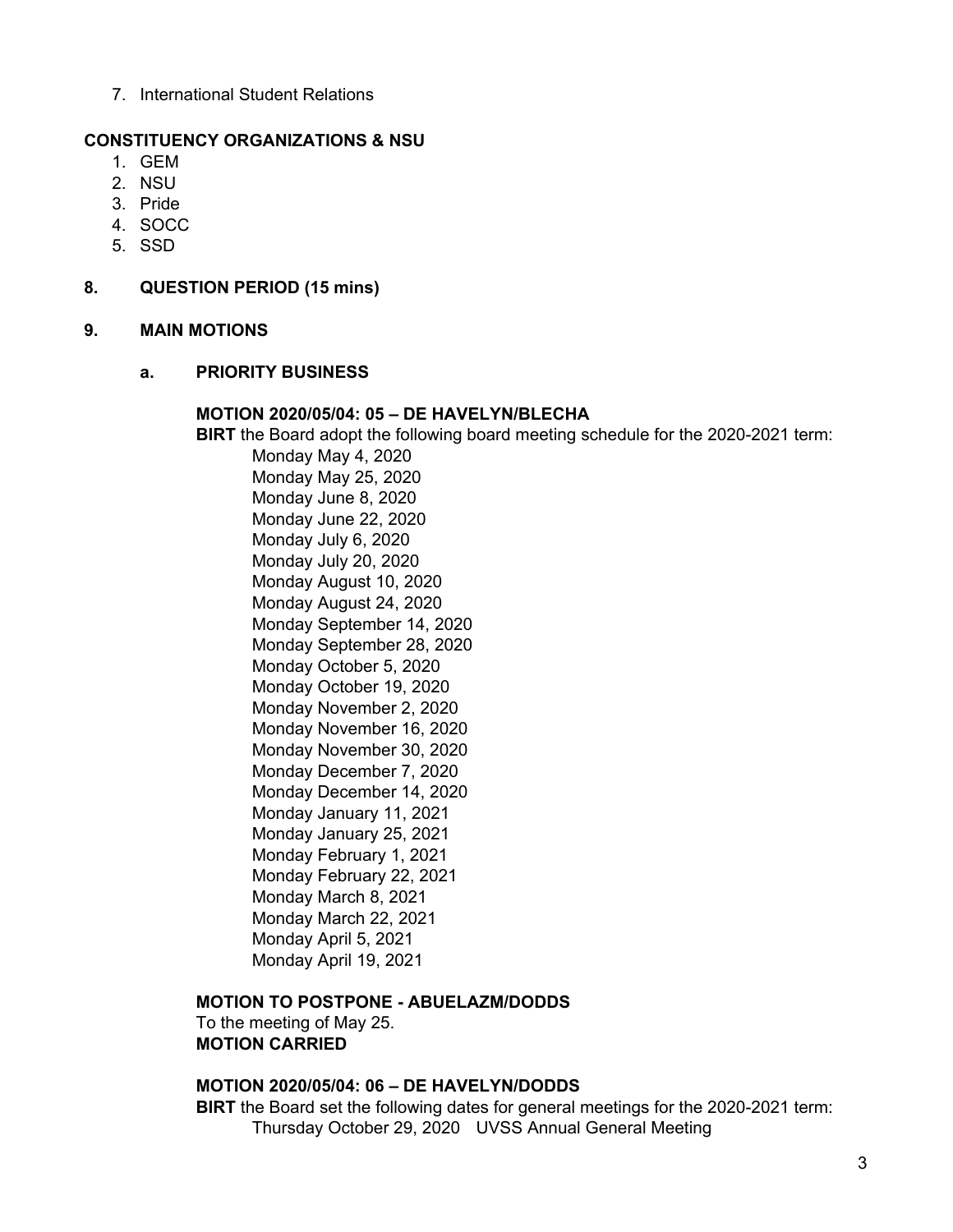## **MOTION CARRIED**

#### **MOTION 2020/05/04: 07 – DE HAVELYN/ADACHI**

**BIRT** the Board set the following dates for the 2021 UVSS elections to the Board of Directors:

**Nomination Period** Monday February 22, 9am – Monday March 8, 9am **Campaign Period** Monday March 15, 9am\* – Friday March 26, noon **Voting Days** Wednesday March 24 , 9am – Friday March 26, noon

\*Date and time at which printed and digital campaign materials may be posted.

## **MOTION TO AMEND - ABUELAZM/BLECHA**

Change to the following:

**Nomination Period** Monday February 15, 9am – Thursday February 25, 9am

| <b>Campaign Period</b> | Monday March 8, 9am <sup>*</sup> – Friday March 19, noon |
|------------------------|----------------------------------------------------------|
| <b>Voting Days</b>     | Wednesday March 17, 9am - Friday March 19, noon          |

\*Date and time at which printed and digital campaign materials may be posted.

#### **MOTION FAILED**

#### **MOTION FAILED**

# **MOTION 2020/05/04: 08 – DE HAVELYN/DODDS**

**BIRT** the following directors be granted a leave of absence from May 4, 2020 to September 1, 2020:

#### **MOTION CARRIED**

#### **b. NEW BUSINESS**

#### **MOTION 2020/05/04: 09 – DE HAVELYN/BLECHA**

**BIRT** nominations be opened to fill the vacancy of Food Bank Director (re: Board Policy Section 2: Finance, Part 3 Dedicated Funds, 3.5 Food Bank Fund).

Nominations: **MacGregor** Tran

#### **MOTION 2020/05/04: 10 – DE HAVELYN/ADACHI**

**BIRT** nominations be opened to fill the vacancy of Peer Support Centre Director (re: Board Policy Section 2: Finance, Part 3 Dedicated Funds, 3.6 Peer Support Centre Fund).

Nominations: Lowan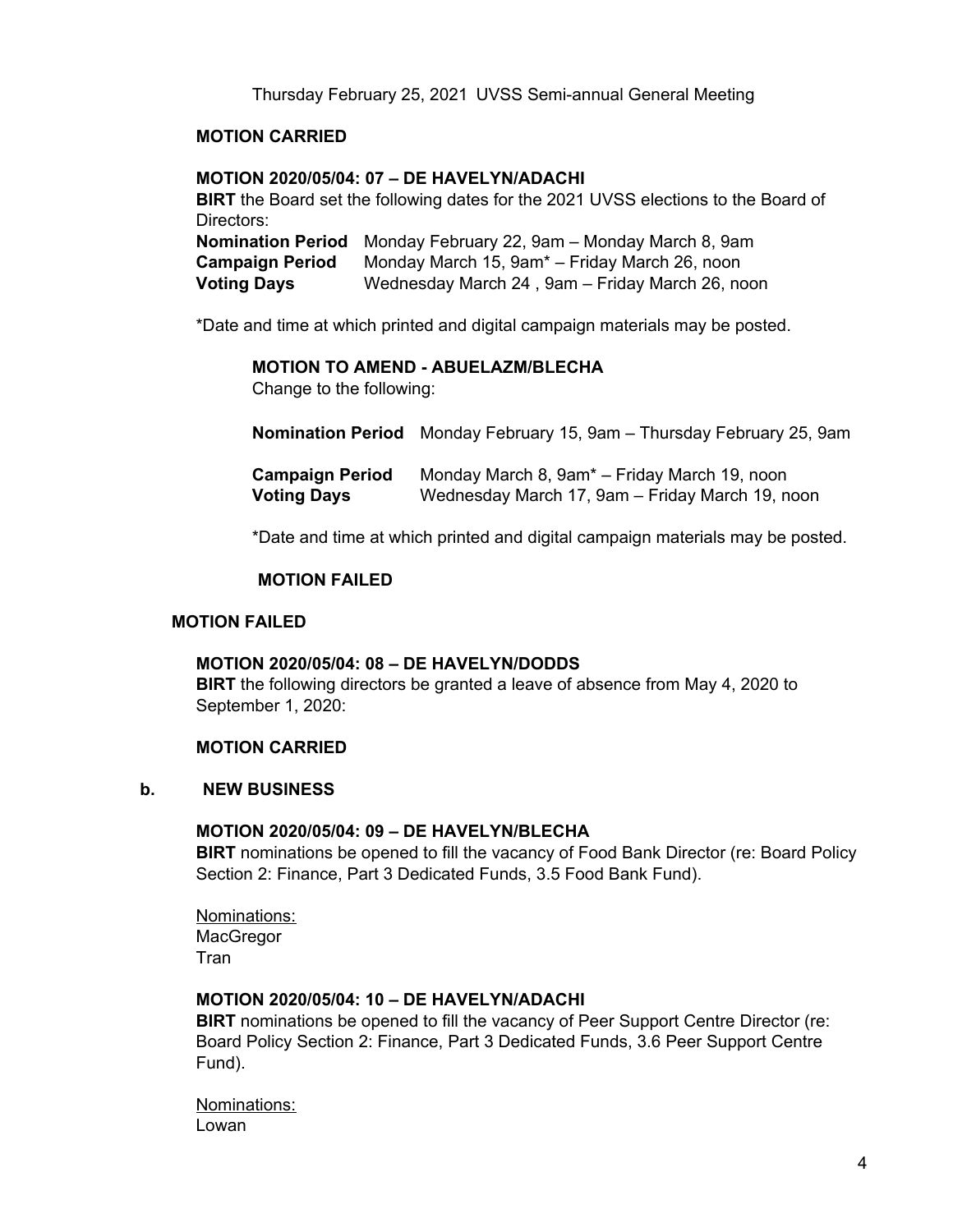Adachi

#### **MOTION 2020/05/04: 11 – DE HAVELYN/RITCHIE**

**BIRT** nominations be opened for Directors at-Large to fill vacancies as Portfolio DALs attached to the following Lead Directors:

| <b>Campaigns and Community Relations</b><br>Nominations:<br><b>Richie</b><br><b>Mittal</b> | Two (2) Directors at-Large |  |
|--------------------------------------------------------------------------------------------|----------------------------|--|
| <b>Outreach and University Relations</b><br>Nominations:<br>Hiser<br>Adachi                | Two (2) Directors at-Large |  |
| <b>Finance and Operations</b><br>Nominations:<br>Guildford<br>Giesbrecht                   | Two (2) Directors at-Large |  |
| <b>Student Affairs</b><br>Nominations:<br>Barkowsky<br>Abuelazm                            | Two (2) Directors at-Large |  |
| <b>Events</b><br>Nominations:<br>Parent<br>Dodds                                           | Two (2) Directors at-Large |  |
| <b>International Student Relations</b><br>Nominations:<br>Henderson                        | One (1) Director at-Large  |  |
| <b>MOTION CARRIED</b>                                                                      |                            |  |
| <b>MOTION 2020/05/04: 12 - DE HAVELYN/PARENT</b>                                           |                            |  |

**BIRT** nominations be opened for directors to fill vacancies on the following *open committees with open membership*:

Campaigns One (1) Director as Second Chair; Four (4) Directors

Second chair: Richie

Directors: Dodds Parent **Hiser**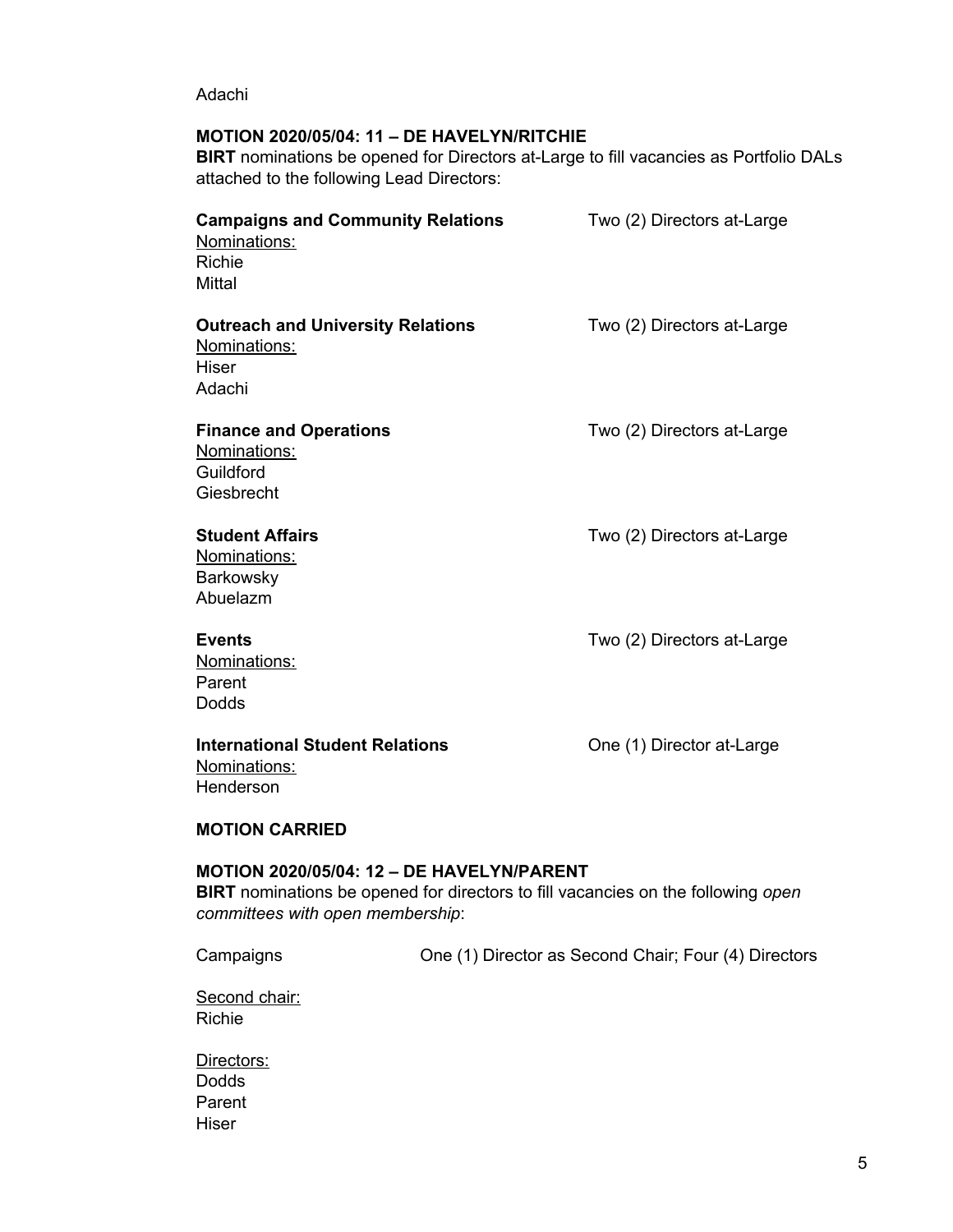#### **Mittal**

Events One (1) Director as Second Chair; Five (5) Directors

Second chair: **Dodds** 

Directors: **MacGregor** Richie **Barkowsky Henderson** Parent

Finance & Operations **One (1) Director as Second Chair; Four (4) Directors** 

Second chair: **Guildford** 

Directors: **Giesbrecht** Richie Tran Blecha

Member Outreach/Engagement One (1) Director as Second Chair; Three (3) Directors

Second chair: Adachi

Directors: Hiser **MacGregor** 

Policy Development **One (1) Director as Second Chair; Five (5) Directors** 

Second chair: **Hiser** 

Directors: Adachi Richie **Mittal** Abuelazm

# **MOTION CARRIED**

## **MOTION 2020/05/04: 13 – DE HAVELYN/DODDS**

**BIRT** nominations be opened for directors to fill vacancies on the following *open committees with closed membership*: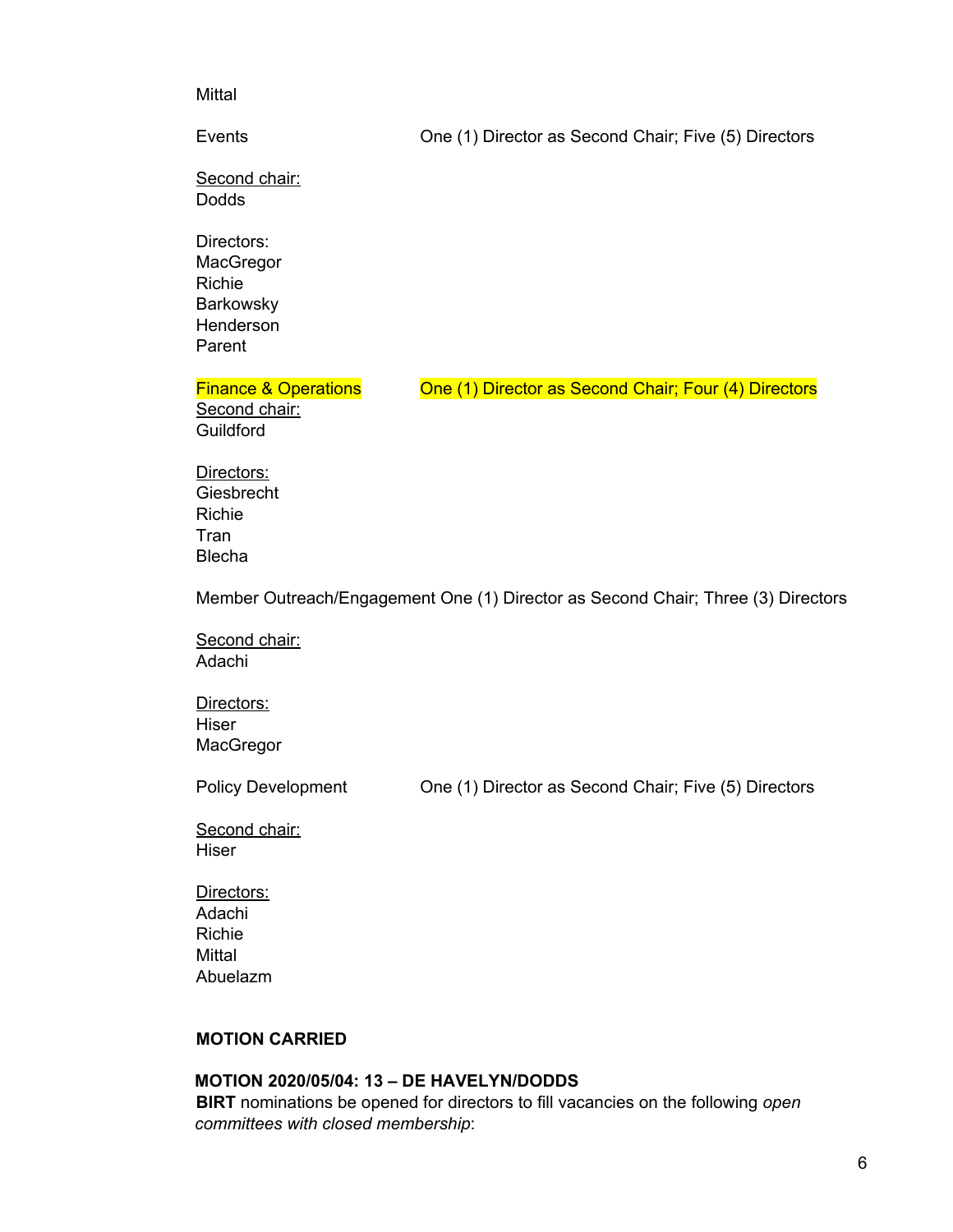| <b>Advocacy Relations Committee</b>                                 | One (1) Director (non-voting)                                                             |
|---------------------------------------------------------------------|-------------------------------------------------------------------------------------------|
| Nominations:<br>Barkowsky                                           |                                                                                           |
| <b>Clubs Council</b>                                                | One (1) Director as Second Chair (non-voting)                                             |
| Nominations:<br>Abuelazm                                            |                                                                                           |
| <b>Course Union Council</b>                                         | One (1) Director as Second Chair (non-voting)                                             |
| Nominations:<br>Barkowsky                                           |                                                                                           |
| <b>PDU Council</b>                                                  | One (1) Director as Second Chair (non-voting)                                             |
| Nominations:<br>Abuelazm                                            |                                                                                           |
| <b>SUB Occupants Committee</b>                                      | One (1) Director as Second Chair                                                          |
| Nominations:<br><b>Hiser</b>                                        |                                                                                           |
| <b>MOTION CARRIED</b>                                               |                                                                                           |
| <b>MOTION 2020/05/04: 14 - DE HAVELYN/ADACHI</b><br>committees:     | <b>BIRT</b> nominations be opened for directors to fill vacancies on the following closed |
| Electoral                                                           | One (1) Director as Chair (elected first); Two (2) Directors                              |
| Nominations:<br>De Havelyn (Chair)<br>Franco-Monroy<br>Tubeishat    |                                                                                           |
| Health & Dental Plan Appeals                                        | One (1) Director                                                                          |
| Nominations:<br>Adachi                                              |                                                                                           |
| <b>SUB Marketing</b>                                                | One (1) Director as Second Chair; Two (2) Directors                                       |
| Nominations:<br>Giesbrecht (second chair)<br>Guildford<br>Henderson |                                                                                           |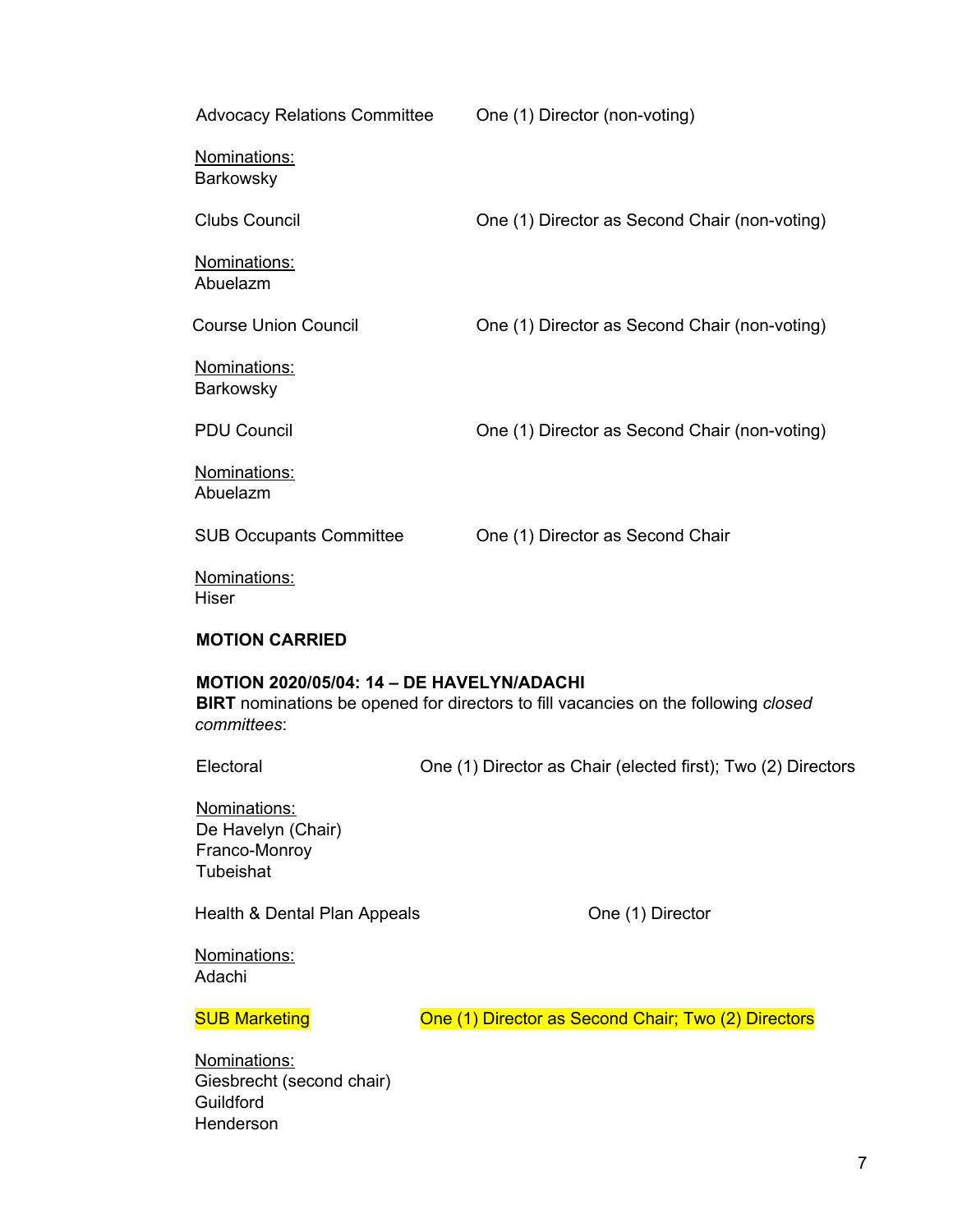| Ombudsperson                                                          | One (1) Director                                                                   |
|-----------------------------------------------------------------------|------------------------------------------------------------------------------------|
| Nominations:<br>Henderson                                             |                                                                                    |
| Personnel                                                             | One (1) Lead Director as Second Chair; Two (2) Directors                           |
| Nominations:<br>Lowan (second chair)<br>Franco-Monroy<br><b>Hiser</b> |                                                                                    |
| U-Pass Appeals                                                        | One (1) Director                                                                   |
| Nominations:<br>Guildford<br><b>Richie</b>                            |                                                                                    |
| <b>MOTION 2020/05/04: 15 - DE HAVELYN/</b><br>committees:             | BIRT nominations be opened for members to fill vacancies on the following closed   |
| Ombudsperson                                                          | One (1) Member; One (1) Student Senator                                            |
| Nominations:<br>Jonathan Granirer                                     |                                                                                    |
| <b>U-PASS Appeals</b>                                                 | One (1) Member as recommended by SSD                                               |
| Nominations:<br><b>Blecha</b>                                         |                                                                                    |
| <b>MOTION 2020/05/04: 16 - DE HAVELYN/</b><br>vacancies:              | <b>BIRT</b> nominations be opened for members to fill the following open committee |
| Campaigns<br>Events<br>Finance & Operations                           | Three (3) Members<br>Two (2) Members<br>Two (2) Members                            |
| Nominations:<br>Hames-Morgan                                          |                                                                                    |
| Member Outreach & Engagement                                          | Two (2) Members                                                                    |
| Nominations:<br>Muir                                                  |                                                                                    |
| <b>Policy Development</b>                                             | Two (2) Members                                                                    |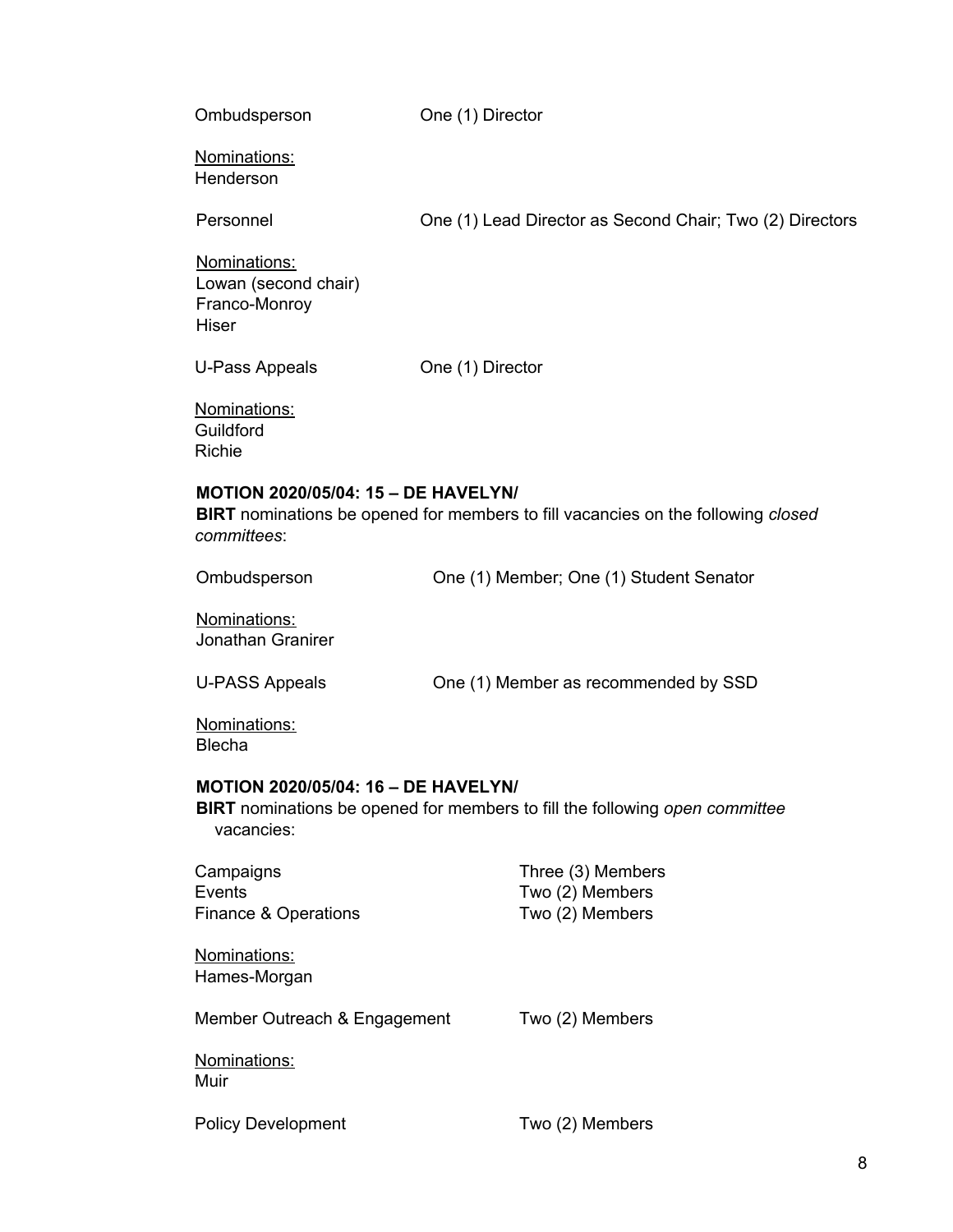## **MOTION CARRIED**

#### **MOTION 2020/05/04: 17 – TUBEISHAT/**

**BIRT** nominations be opened to fill the following vacancies on Advocacy Relations Committee:

One (1) Member as recommended by Society for Students with a Disability (SSD)

Blecha

One (1) Member as recommended by the Native Students Union (NSU) One (1) Member as recommended by UVic Pride

Tran

One (1) Member as recommended by the Students of Colour Collective (SOCC) One (1) Member as recommended by Gender Empowerment Centre (GEM)

**MacGregor** 

#### **MOTION CARRIED**

#### **MOTION 2020/05/04: 18 – DE HAVELYN/**

**BIRT** nominations be opened to fill the following vacancies on SUB Occupants Committee:

One (1) Representative as recommended by Society for Students with a Disability (SSD)

One (1) Representative as recommended by the Native Students Union (NSU)

One (1) Representative as recommended by UVic Pride

One (1) Representative as recommended by Students of Colour Collective (SOCC)

One (1) Representative as recommended by the Gender Empowerment Centre (GEM)

- One (1) Representative as recommended by UVic Sustainability Project (UVSP)
- One (1) Representative as recommended by Anti-Violence Project (AVP)

One (1) Representative as recommended by CFUV

One (1) Representative as recommended by The Martlet

One (1) Representative as recommended by Campus Community Gardens (CCG)

#### **MOTION TO POSTPONE - BLECHA/ABUELAZM**

To the meeting of May 25th. **MOTION CARRIED**

## **MOTION 2020/05/04: 19 – DE HAVELYN/**

**BIRT** nominations be opened to fill vacancies on the PIRG Working Group:

Two Leads: De Havelyn (chair) Tubeishat (second chair)

Three Non-Leads: